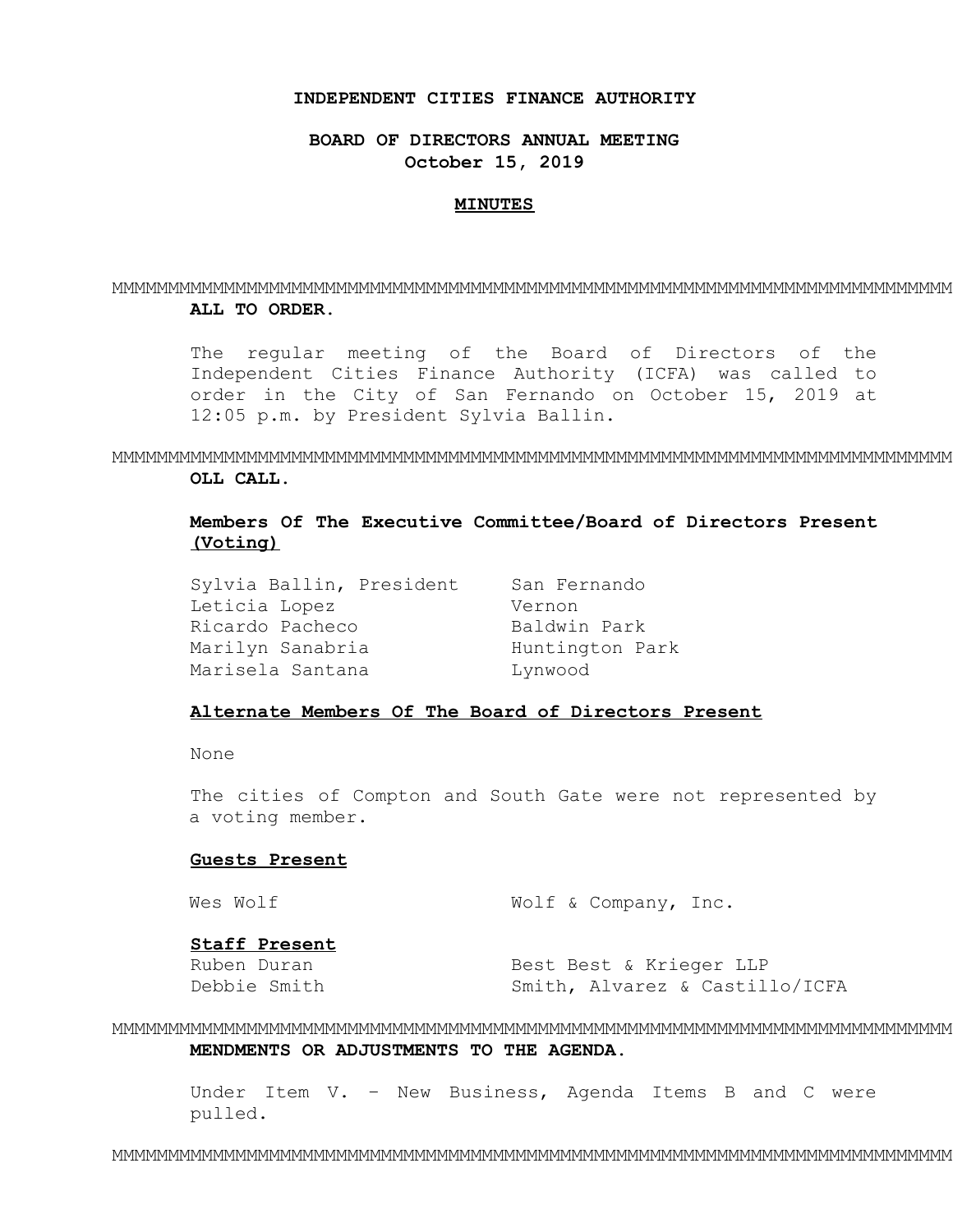# **UBLIC COMMENTS.**

There were no members of the public who wished to speak.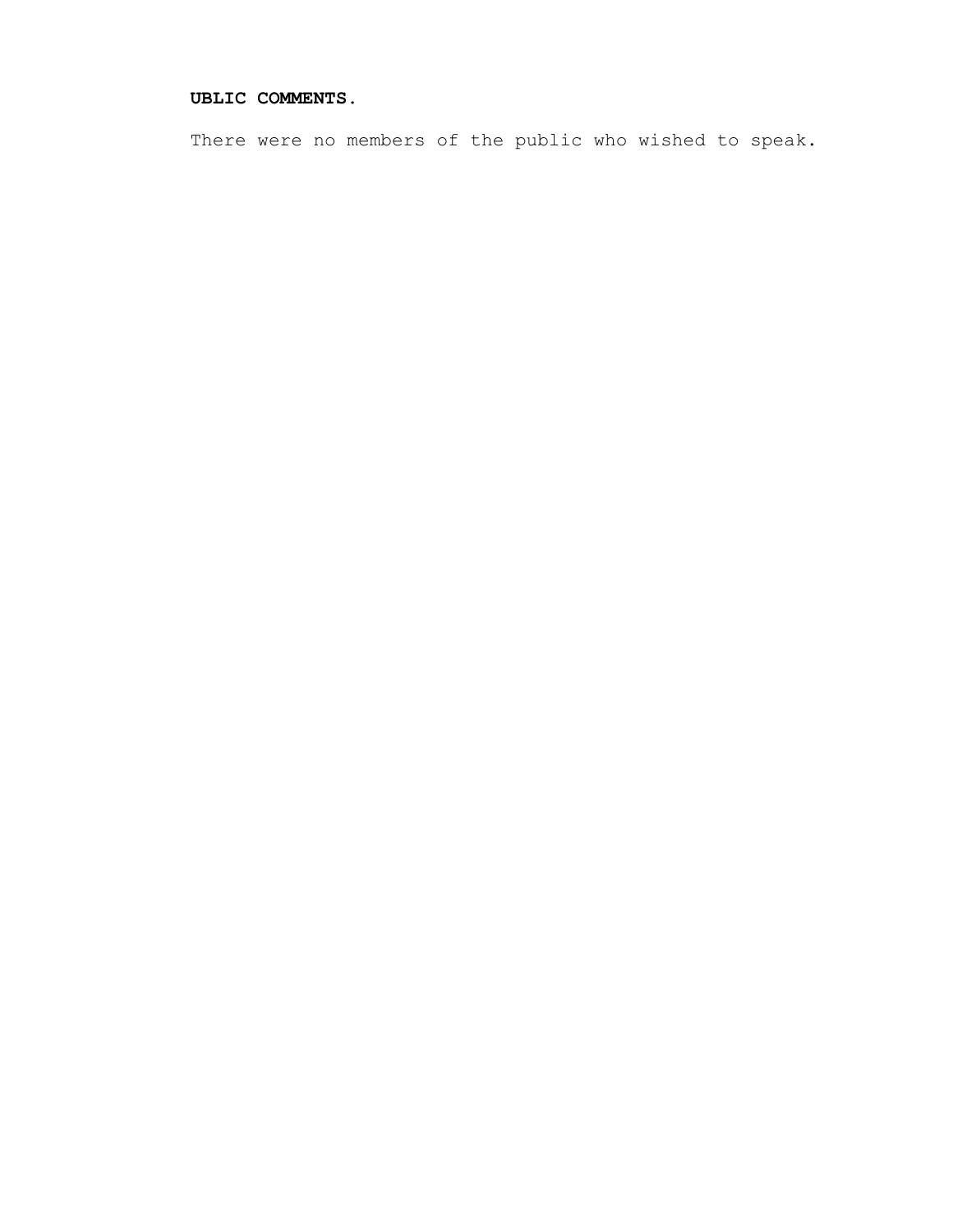MMMMMMMMMMMMMMMMMMMMMMMMMMMMMMMMMMMMMMMMMMMMMMMMMMMMMMMMMMMMMMMMMMMMMMMMMMM **EW BUSINESS.** 

# **ZZZZZZZZZZZZZZZZZZZZZZZZZZZZZZZZZZZZZZZZZZZZZZZZZZZZZZZZZZZZZZZZZZZZ PPROVAL OF THE MINUTES OF THE APRIL 16, 2019 BOARD OF DIRECTORS MEETING.**

It was moved by Sylvia Ballin, seconded by Marisela Santana, and carried by the following roll call vote to approve the minutes of the April 16, 2019 Board of Directors meeting:

AYES: Sylvia Ballin (San Fernando), Leticia Lopez (Vernon), Marilyn Sanabria (Huntington Park), Marisela Santana (Lynwood) NOES: None ABSTAIN: Ricardo Pacheco (Baldwin Park) ABSENT: City of Compton, City of South Gate

**B. APPROVAL OF THE FINANCING OF A MANUFACTURED HOME COMMUNITY BY ICFA FOR AMERICAN DREAM AFFORDABLE HOUSING LOCATED IN THE CITY OF SAN BERNARDINO, COUNTY OF SAN BERNARDINO.** 

This item was pulled from the agenda.

**C. APPROVAL/ADOPTION OF RESOLUTION NO. 2019-3 (A RESOLUTION OF THE BOARD OF DIRECTORS/EXECUTIVE COMMITTEE OF THE INDEPENDENT CITIES FINANCE AUTHORITY AUTHORIZING THE ISSUANCE IN ONE OR MORE SERIES OF ITS NOT TO EXCEED \$9,000,000 AGGREGATE PRINCIPAL AMOUNT OF INDEPENDENT CITIES FINANCE AUTHORITY MOBILE HOME PARK REVENUE BONDS (ROYAL YORK ESTATES) AND APPROVING CERTAIN DOCUMENTS AND AUTHORIZING CERTAIN ACTIONS IN CONNECTION THEREWITH).** 

This item was pulled from the agenda.

**D. APPROVAL/ADOPTION OF SECOND AMENDMENT TO ADMINISTRATIVE SERVICES AGREEMENET BETWEEN THE INDEPENDENT CITIES FINANCE AUTHORITY AND SMITH, ALVAREZ & CASTILLO, INC.** 

Staff noted that the contract for administrative services expired on June 30, 2019. After a discussion of the services being provided by Smith, Alvarez & Castillo and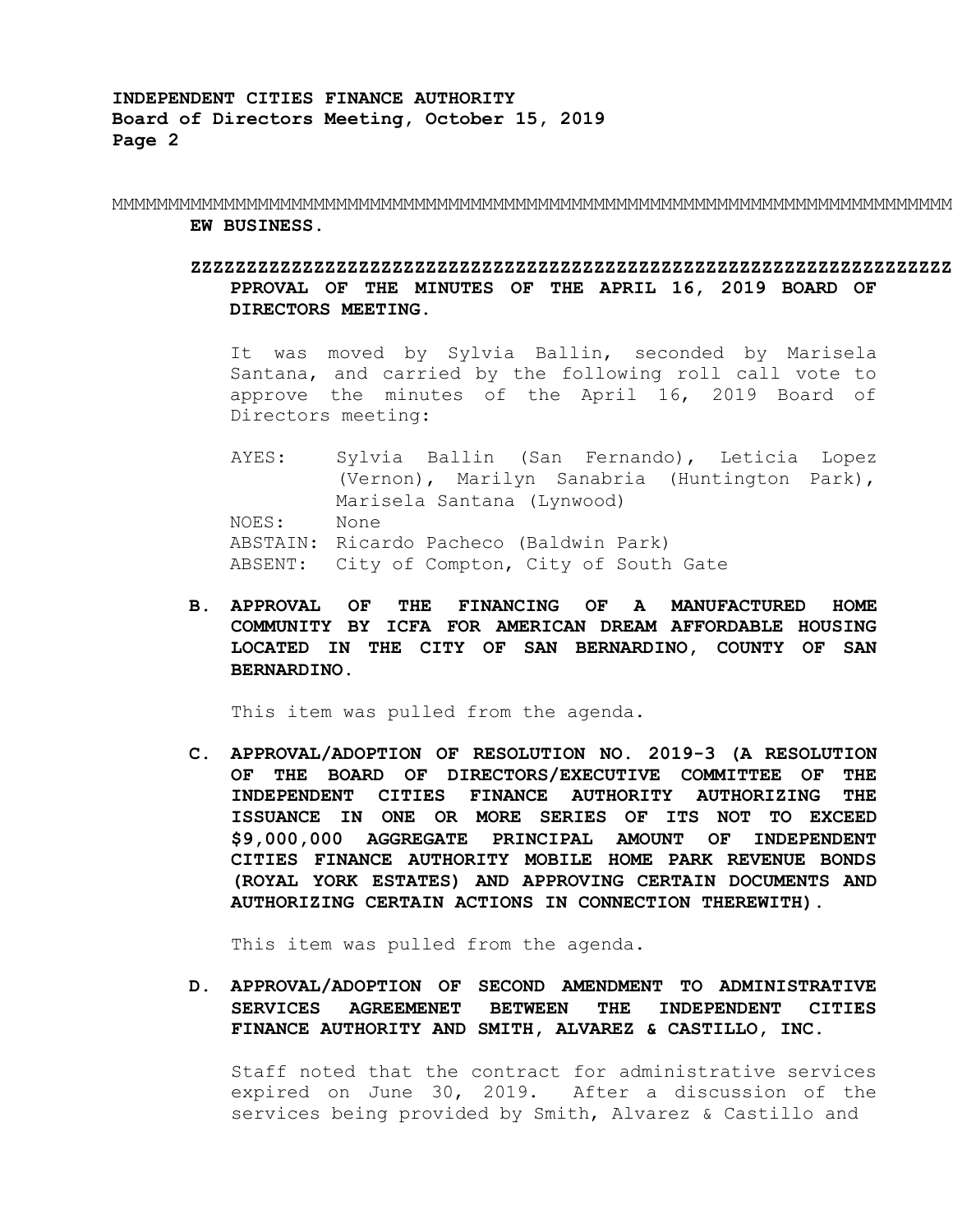**INDEPENDENT CITIES FINANCE AUTHORITY Board of Directors Meeting, October 15, 2019 Page 3** 

> costs associated therewith, it was moved by Sylvia Ballin, seconded by Ricardo Pacheco, and unanimously carried by the following roll call vote to approve the Second Amendment To Administrative Services Agreement between ICFA and Smith, Alvarez & Castillo for a five year term:

> AYES: Sylvia Ballin (San Fernando), Leticia Lopez (Vernon), Ricardo Pacheco (Baldwin Park), Marilyn Sanabria (Huntington Park), Marisela Santana (Lynwood) NOES: None ABSTAIN: None ABSENT: City of Compton, City of South Gate

# **E. APPROVAL/ADOPTION OF A BUDGET FOR THE 2019-2020 FY.**

Staff referred those present to the proposed budget contained in the agenda packet noting that it represents the best estimates of staff regarding future financings, and noted that a balanced budget is being presented for approval/adoption.

President Ballin asked if there were any questions or comments. There were none.

It was moved by Sylvia Ballin, seconded by Marisela Santana, and unanimously carried by the following roll call vote to approve/adopt the budget for the 2019-2020 FY:

- AYES: Sylvia Ballin (San Fernando), Leticia Lopez (Vernon), Ricardo Pacheco (Baldwin Park), Marilyn Sanabria (Huntington Park), Marisela Santana (Lynwood) NOES: None ABSTAIN: None ABSENT: City of Compton, City of South Gate
- **E. APPROVAL OF FINANCIAL ACCOUNTING FOR THE PERIOD MARCH 1, 2018 TO AUGUST 31, 2019.**

Staff provided a report on the accounting for the period noted.